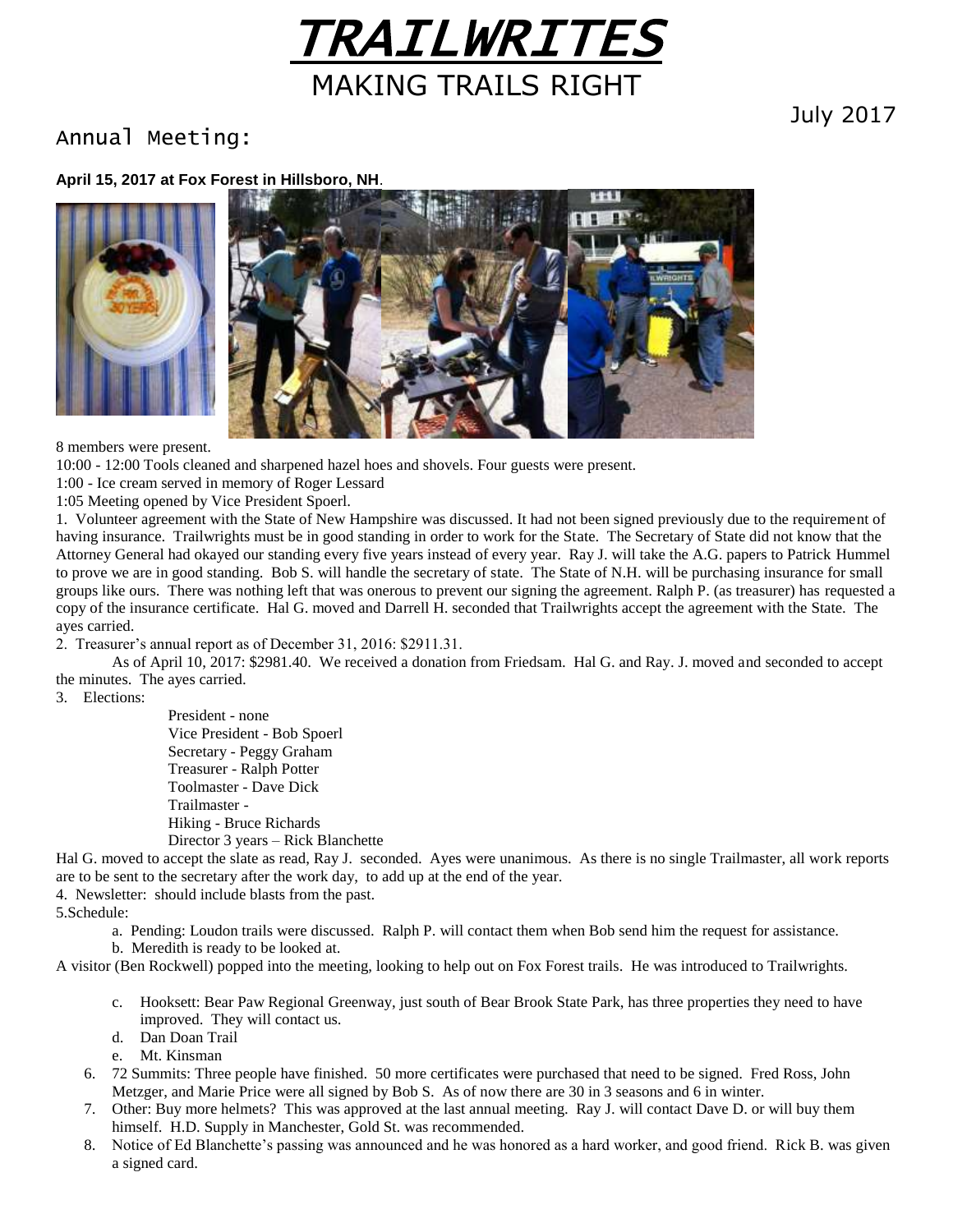- 9. Annual Work Plan required on the new agreement. Will be done at the next Board meeting.
- 10. Bald Mountain: the State now owns the land below it. Future? Maybe new trails.
- 11. Slide show of High Points given by Hal and Peggy Graham.
- 3:30 Pot luck was hearty and enjoyed by all.

5:00 closing

Peggy Graham, secretary

#### **May 13 – Artist's Bluff, Franconia Notch State Park**



**June 17 – Mt. Pemigewasset Trail, Franconia Notch State Park.**



The next outing will be July 22 at Mt. Pemi Trail in Franconia Notch. Please call any director for information.

Go on our website at www.trailwrights.org or our Facebook page to see any updates

### THANK YOU

Thanks to Amy at Franconia Notch State Park for finding a temporary home for our trailer, and to Ralph and Ray for helping move it for Dave.

## FOR SALE

Bell & Howell automatic professional Slide projector used by Trailwrights for several years when we made presentations to other groups. If anyone is interested, or knows some way to sell this item, could you please notify a member of the Board.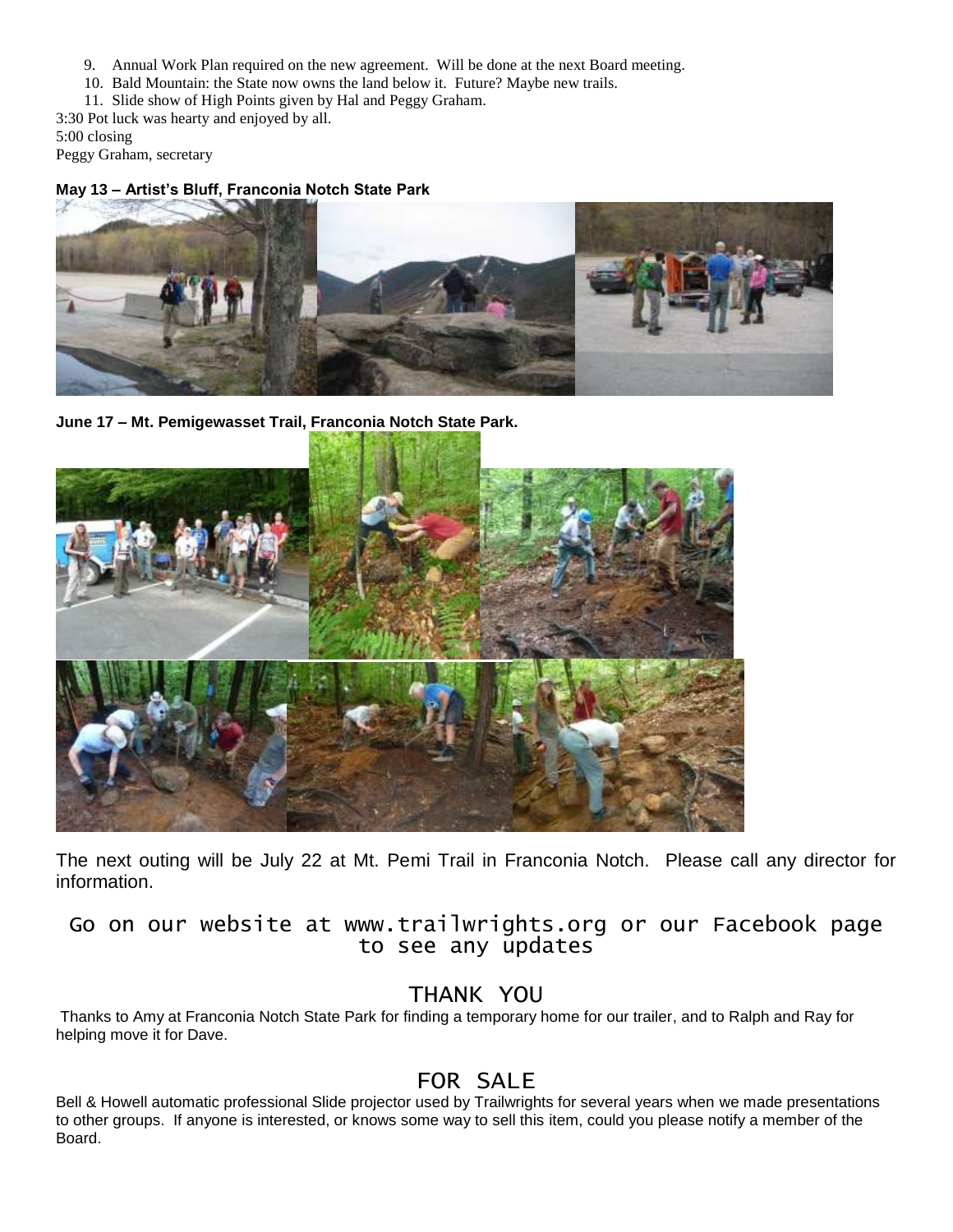### Trailwrights Directory

|                             | www.Trailwrights.org Trailwrights@pobox.com |
|-----------------------------|---------------------------------------------|
| President                   | <b>OPEN</b>                                 |
| Vice President: Bob Spoerl  | 603-437-0541 rspoerl@myfairpoint.net        |
| Secretary: Peggy Graham     | 603-286-3506 halpeg76@metrocast.net         |
| Treasurer: Ralph Potter     | 603-228-2366 sandyjs1@comcast.net           |
| Director Ray Jackson        | 978-597-8813 rayjtrails@gmail.com           |
| Director: Rick Blanchette   | 603-878-1464 rickblanchette@yahoo.com       |
| Director: Darrell Hamilton  | $603-471-0249$ darrell-h@comcast.net        |
| Hiking: Bruce Richards      | 603-703-6566 bruce4trails@gmail.com         |
| Trail/Toolmaster: Dave Dick | 603-848-3978 ddick1@comcast.net             |
| Webmaster: Rick Blanchette  | 603-878-1464 rick.blanchette@gmail.com      |
|                             |                                             |

# TRAILWRIGHTS' STORE

|         | Member Non-Member |
|---------|-------------------|
| \$8.00  | \$10.00           |
| \$12.00 | \$15.00           |
| \$15.00 | \$17.00(1 left)   |
| \$1.00  | \$2.00            |
| \$1.00  | \$2.00            |
| \$4.00  | \$5.00            |
| \$5.00  | \$5.00            |
|         |                   |

Items available at outings. Please call or email Peggy for sending through the mail.

#### **HELP WANTED:**

President

Newsletter editor with graphics experience or anyone who could read it over before it goes out. Toolmaster willing to attend the tools on each outing and pull the tool trailer Publicity person able to spread the word Young people not afraid to work You!

**Don't forget to stop at The Old Man viewing and find our 12x24 paver.**

# Find us on Facebook!